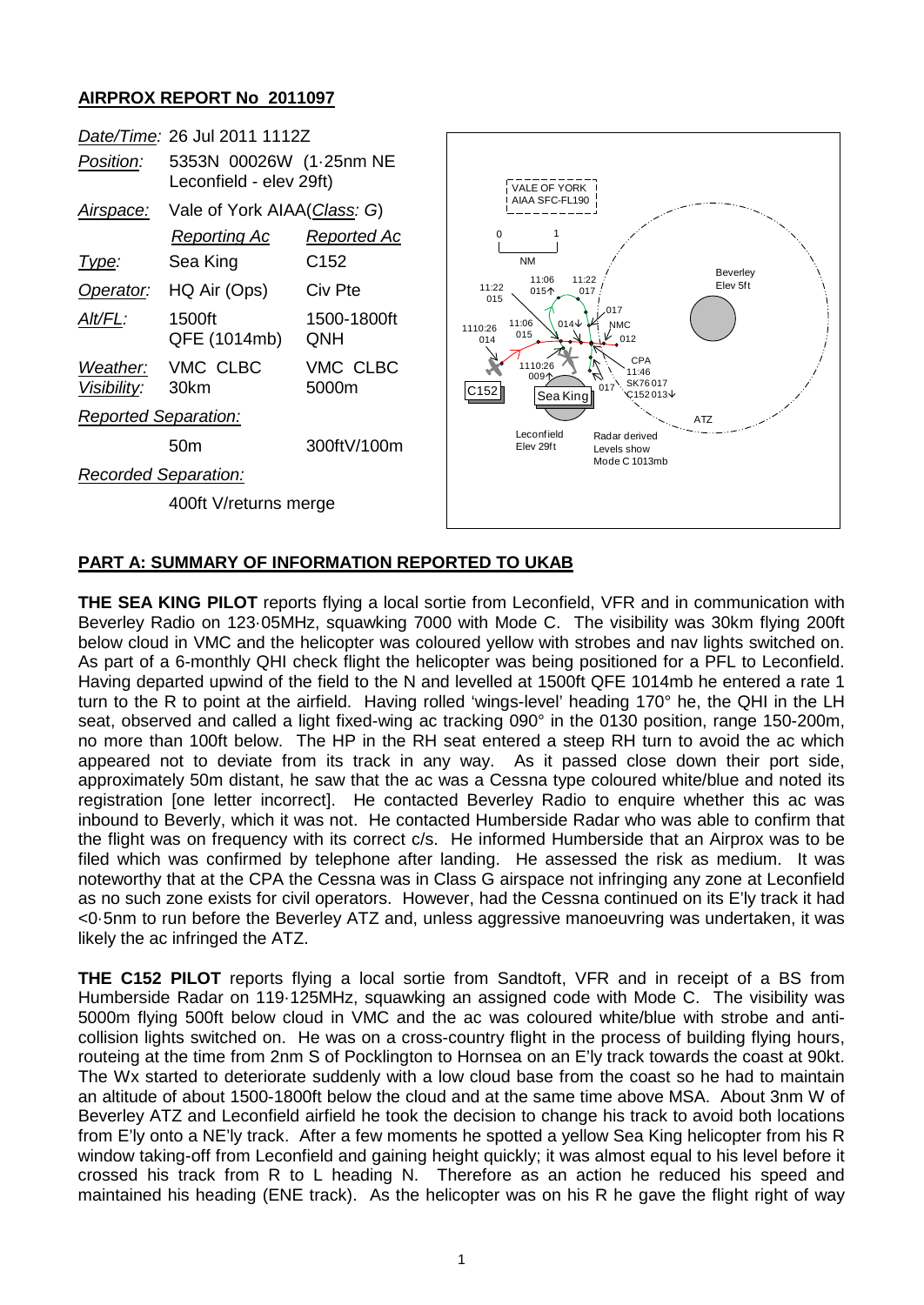and waited a few moments to see the helicopter pilot's actions. The Sea King then started to turn R through 180° and head S which put both ac onto a collision course. He elected to avoid a collision by a fast descent below the helicopter which passed 300ft above and 100m clear but it caused him to slightly penetrate the Beverly ATZ. At the time he was unable to turn around as the Wx and visibility was deteriorating owing to drizzle that had started to fall. A few moments later the Sea King crew spotted his ac, he thought, and spoke to the controller about his ac crossing into the ATZ. He believed the controller did not see the Airprox as he was called moments later by the controller to confirm if he had entered the ATZ. He felt that he was under pressure and overwhelmed by the incident and so as not to inconvenience anyone he told the controller that he had not crossed into the ATZ as he believed it to be the case at the time. He considered that he had taken whatever actions were necessary to avoid the Airprox and collision.

**THE HUMBERSIDE RADAR CONTROLLER** reports on duty when the pilot of a Sea King made an initial call to report that he had flown close to a Cessna in the Beverley area and requesting if he was working any traffic of that type in the area. At the time the C152 was on frequency under a BS about 2nm NE of Beverley airfield on an E'ly track indicating 1400ft altitude and the only ac showing on radar in the vicinity. The pilot of the Sea King pilot was informed of the C152's position and he stated that he was considering filing an Airprox. Soon after the Sea King pilot changed to Leconfield frequency. The controller then asked the C152 pilot if he had seen the Sea King or called Beverley Radio for transit of the ATZ. He replied negative to both and added he had remained clear of the ATZ.

**ATSI** reports that the Airprox occurred at 1111:47 UTC, 2·2nm WSW of Beverley airfield and 1·25nm NE of Leconfield airfield. The Beverley ATZ comprises a circle radius 2nm centred on the mid-point of RW12/30 and extending to 2000ft above surface level (elevation 5ft). Beverley operate an A/G radio. Leconfield do not have an ATZ and also operate an A/G radio.

The Sea King was operating on a flight from Leconfield airfield as part of a 6-monthly Qualified Helicopter Instructor (QHI) check and was in communication with Beverley Radio.

The C152 was operating from Sandtoft airfield on a local VFR cross country flight and in receipt of a BS from Humberside Radar.

CAA ATSI had access to area radar recordings, together with the written report from both pilots. A request for RT recordings was not made within 30 days and therefore was not available.

METAR: EGNJ 261050Z 35010KT 9999 SCT014 BKN018 15/11 Q1016= METAR: EGNM 261050Z 01007KT 340V070 9999 SCT017 14/10 Q1016=

The C152 departed from Sandtoft and was in receipt of a BS from Humberside Radar, squawking 4271. The pilot's written report indicated flying a cross country flight in order to build up hours.

At 1107:01 the radar recording shows the C152, 8·1nm to the WSW of Beverley airfield indicating FL015 (1600ft QNH 1016mb). The Sea King was manoeuvring just to the NW of Leconfield airfield indicating unverified FL006 (700ft QNH).

At 1110:26 the radar recording shows the Sea King, 1·1nm N of Leconfield, tracking NNW, indicating FL009 (1000ft QNH) climbing and crossing ahead of the C152 from R to L at a range of 1·3nm. The C152 was tracking NE indicating FL014 (1500ft QNH).

At 1111:06 the radar recording shows the Sea King commencing a R turn with the C152 also turning R onto an E'ly track to pass 0·7nm S of the Sea King.

Sixteen seconds later at 1111:22, the distance between the 2 ac is 0·8nm, with the Sea King indicating FL017 (1800ft QNH) and the C152 indicating FL015 (1600ft QNH). The Sea King continued the R turn onto a S'ly heading as the 2 ac converge.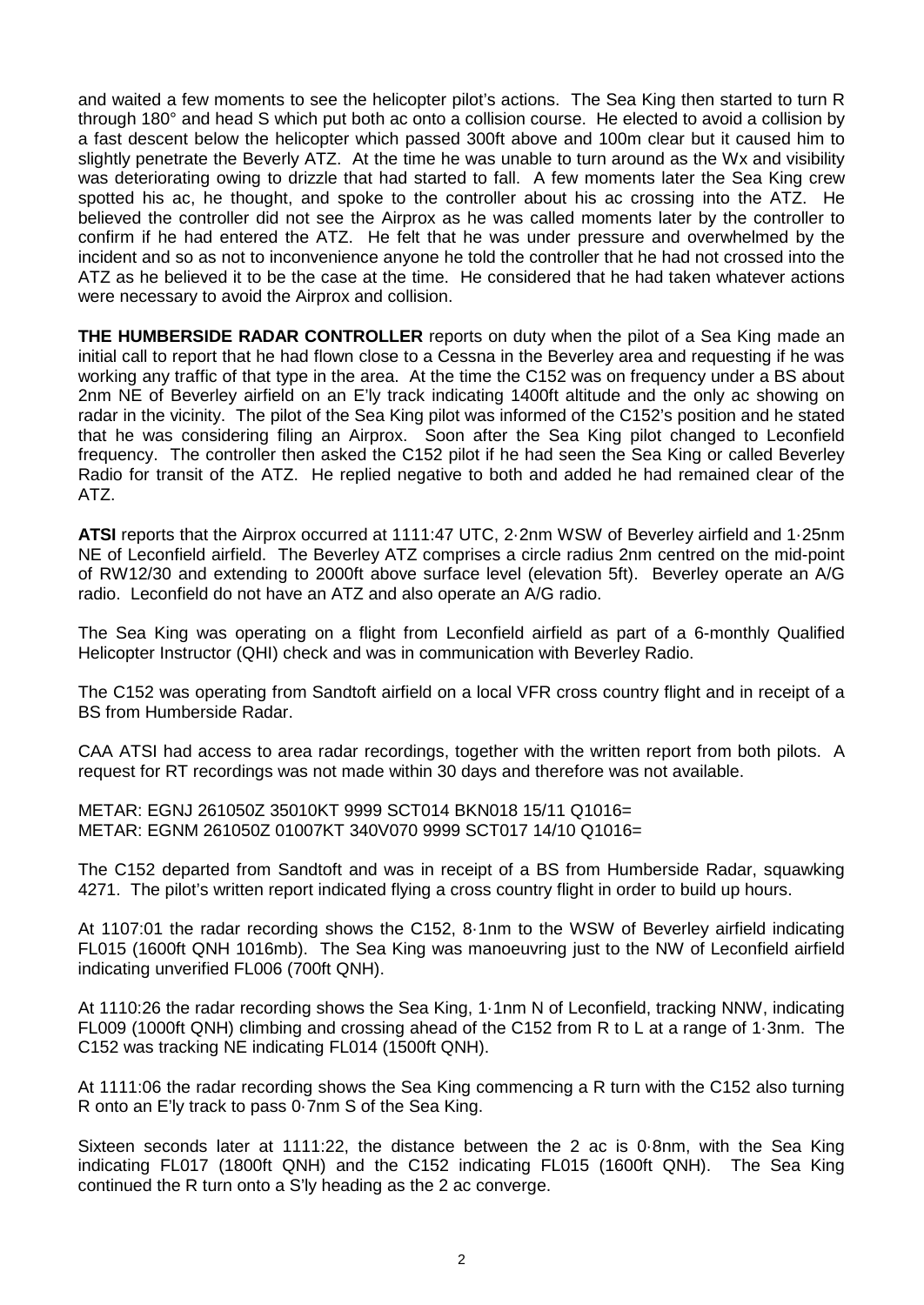A further 16sec later the radar shows the 2 ac in close proximity at a position, 2·2nm to the WSW of Beverley airfield. The distance between the 2 ac is 0·3nm and the Sea King is crossing the C152 from L to R, indicating FL017 (1800ft QNH). The C152 is indicating a descent through FL014 (1500ft QNH).

The next sweep at 1111:46 the radar recording shows the 2 contacts merging, the Sea King is indicating FL017 (1800ft QNH) and the C152 FL013 (1400ft QNH).

The ac then quickly diverge, the Sea King maintaining indicating FL017 (1800ft QNH) and the C152, indicating FL012 (1300ft QNH). The C152 continues on the E'ly track, transiting through the Beverley ATZ.

The Sea King pilot contacted Humberside Radar and requested details of the C152. The controller's written report indicated that the C152 pilot reported that he had not seen the Sea King or called Beverley for transit of their ATZ, adding that he had remained clear of the Beverley ATZ.

The C152 was operating under VFR, in receipt of a BS from Humberside Radar. CAP 774, UK Flight Information Services, Chapter 2, Page 1. Paragraphs 1 & 5, state:

'A Basic Service is an ATS provided for the purpose of giving advice and information useful for the safe and efficient conduct of flights. This may include weather information, changes of serviceability of facilities, conditions at aerodromes, general airspace activity information, and any other information likely to affect safety. The avoidance of other traffic is solely the pilot's responsibility.'

'Pilots should not expect any form of traffic information from a controller, as there is no such obligation placed on the controller under a Basic Service outside an Aerodrome Traffic Zone (ATZ), and the pilot remains responsible for collision avoidance at all times. However, on initial contact the controller may provide traffic information in general terms to assist with the pilot's situational awareness. This will not normally be updated by the controller unless the situation has changed markedly, or the pilot requests an update. A controller with access to surveillance derived information shall avoid the routine provision of traffic information on specific aircraft, and a pilot who considers that he requires such a regular flow of specific traffic information shall request a Traffic Service. However, if a controller considers that a definite risk of collision exists, a warning may be issued to the pilot.'

The Airprox occurred when the C152 and the Sea King came into close proximity, whilst operating VFR in Class G airspace. The C152 was in receipt of a BS from Humberside Radar. Under a BS there is no obligation placed upon the controller to provide TI.

## **PART B: SUMMARY OF THE BOARD'S DISCUSSIONS**

Information available included reports from the pilots of both ac, transcripts of the relevant RT frequencies, radar video recordings, reports from the air traffic controllers involved and reports from the appropriate ATC authorities.

It was clear that there were two different viewpoints on this incident. The Sea King departed Leconfield to the N and climbed to 1500ft, passing over 1nm ahead of the C152 approaching from the W, which the crew did not see, prior to turning back to the S towards the airfield. It was only after rolling-out S'bound that the QHI saw the Cessna in his 0130 position, about 100ft below, and executed a R turn to pass behind it by 50m. Meanwhile the C152 pilot saw the Sea King taking-off and slowed down to give way to it, as it was on his R, and watched it pass ahead at almost the same level. When the Sea King then turned onto a conflicting course, although the C152 pilot had right of way, he wisely elected not to let the conflict develop. Rather, he descended, passing, he estimated, 300ft below and 100m clear; this separation was borne out by the radar recording which shows 400ft as the returns merge. Members agreed that the C152 should have been visible to the Sea King crew